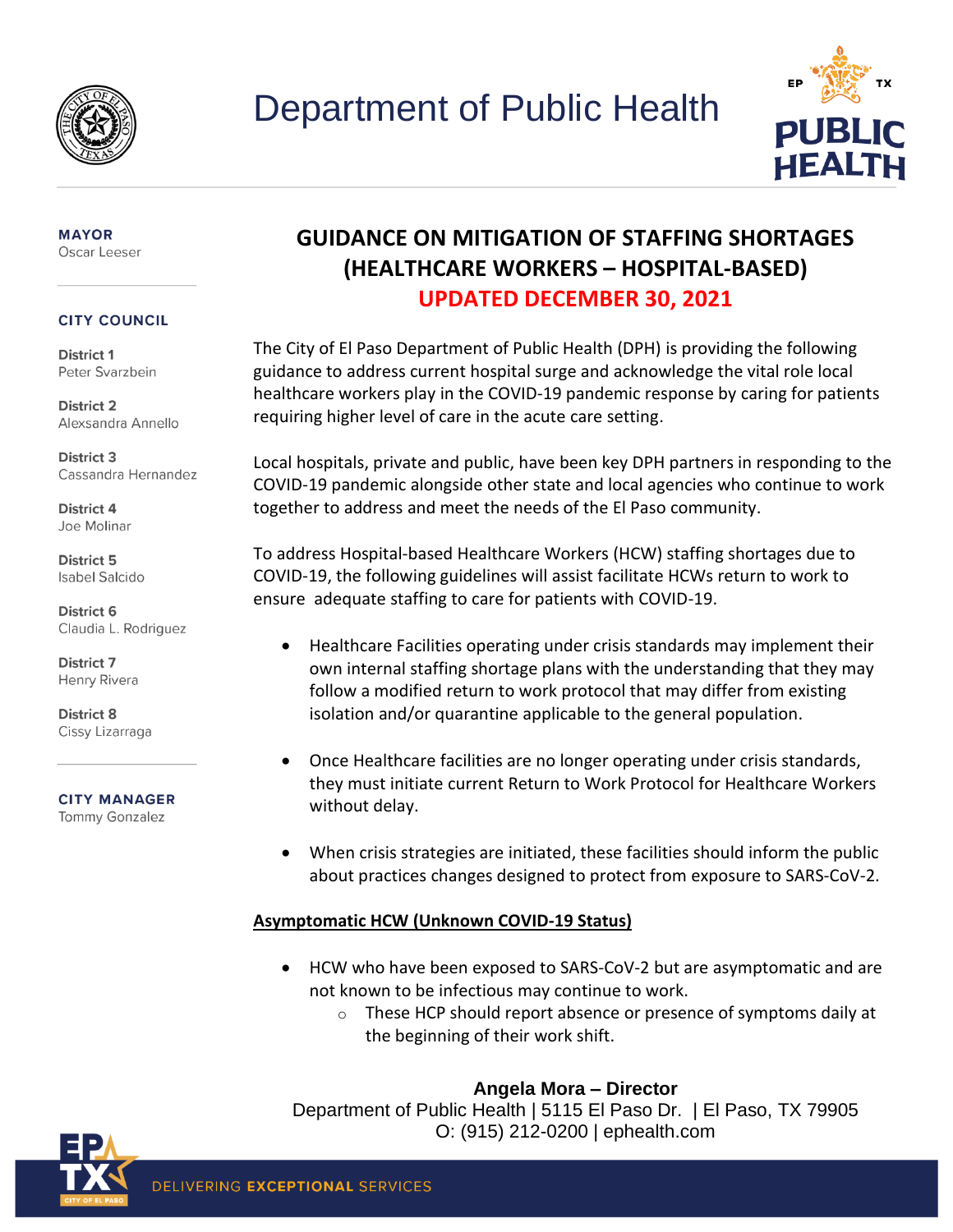

# Department of Public Health



#### **MAYOR** Oscar Leeser

#### **CITY COUNCIL**

District 1 Peter Svarzbein

**District 2** Alexsandra Annello

District 3 Cassandra Hernandez

District 4 Joe Molinar

District 5 **Isabel Salcido** 

District 6 Claudia L. Rodriguez

**District 7** Henry Rivera

District 8 Cissy Lizarraga

#### **CITY MANAGER**

**Tommy Gonzalez** 

- Post-exposure testing with antigen or NAAT may be performed between 3-5 days post-exposure to quickly identify the pre-symptomatic or asymptomatic HCW who could contribute to SARS-CoV-2 transmission.
- If HCWs develop symptoms consistent with COVID-19, they must immediately be tested with antigen or NAAT and notify their supervisor or occupational health services for further guidance.
- HCW should always wear an approved medical grade facemask (for source control), N95 or equivalent, or higher-level respirator (or other PPE) when indicated while at work and according to established Healthcare Facility infection control protocols.

### **Asymptomatic HCW (COVID-19 Positive)**

- HCWs suspected or confirmed positive for SARS-CoV-2 can be allowed to work, even if they have not met all Return-to-Work criteria, if shortages continue despite other mitigation strategies (if they are well enough and willing to work).
- If HCWs are allowed to work before meeting all Return-to-Work criteria, they should be restricted from contact with severely immunocompromised patients (e.g., transplant, hematology-oncology) until the full Return-to-Work criteria have been met. Facilities should also consider prioritizing their duties in the following order:
	- 1. If not already done, allow HCWs with suspected or confirmed COVID-19 to perform job duties where they do not interact with others (e.g., patients or other HCW), such as in telemedicine services.
	- 2. Allow HCWs with confirmed COVID-19 to provide direct care only for patients with confirmed COVID-19, preferably in a cohort setting.
	- 3. Allow HCWs with confirmed COVID-19 to provide direct care for patients with suspected COVID-19.
	- 4. As a last resort, allow HCPs with confirmed COVID-19 to provide direct care for patients *without* suspected or confirmed COVID-19.
- HCWs should wear an approved medical-grade facemask (for source control), N95 or equivalent or higher-level respirator (or other PPE) when indicated while at work according to established Healthcare Facility infection control protocols.
- HCWs should be reminded that in addition to potentially exposing patients, they could also expose their co-workers.

### **Angela Mora – Director**

Department of Public Health | 5115 El Paso Dr. | El Paso, TX 79905 O: (915) 212-0200 | ephealth.com

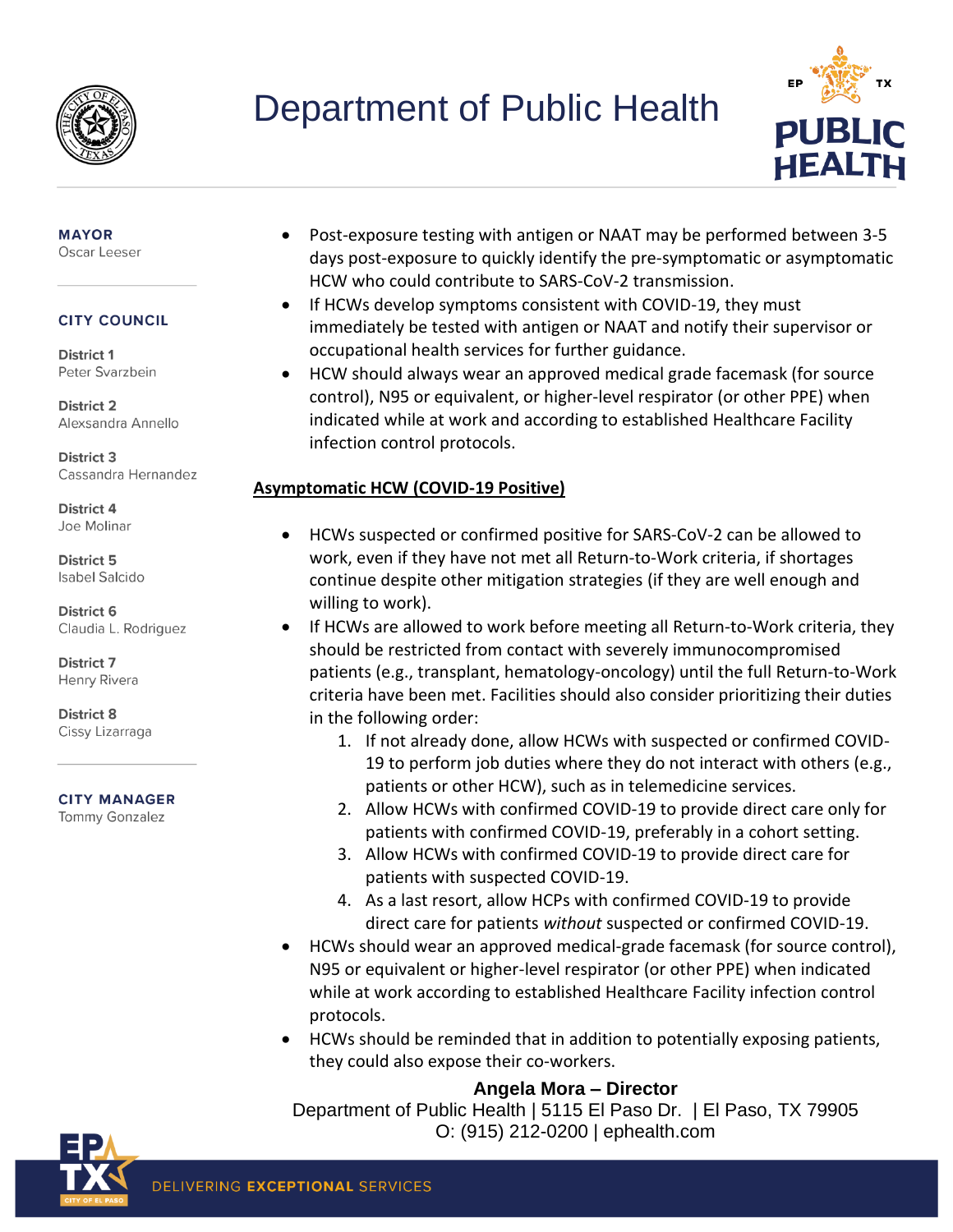

## Department of Public Health



#### **MAYOR** Oscar Leeser

#### **CITY COUNCIL**

District 1 Peter Svarzbein

**District 2** Alexsandra Annello

District 3 Cassandra Hernandez

District 4 Joe Molinar

District 5 **Isabel Salcido** 

District 6 Claudia L. Rodriguez

District 7 Henry Rivera

District 8 Cissy Lizarraga

**CITY MANAGER** 

**Tommy Gonzalez** 

- o Facemasks should be worn even when they are in non-patient care areas such as breakrooms.
- o If they must remove their facemask, for example, to eat or drink, they should separate themselves from others.
- If HCWs develop even mild symptoms consistent with COVID-19, they must notify their supervisor or occupational health services and be tested as soon as possible; they should also self-monitor symptoms and seek re-evaluation from occupational health if respiratory symptoms worsen or recur.

### **Symptomatic HCW (COVID-19 positive)**

Healthcare Facilities operating under crisis standards in which staff shortages continue despite implementation of other mitigation strategies might consider bringing symptomatic HCW back to work (if they are well enough and willing to work) even if they have not met all Return-to-Work criteria.

- HCW may return to work even if they exhibited symptoms under the following circumstances:
	- o No fever >24 hrs without the use of fever reducing medications
	- o Improvement of symptoms
	- o Feeling well enough and willing to work
- HCW that are allowed to work before meeting all Return-to-Work criteria, should be restricted from contact with severely immunocompromised patients (e.g., transplant, hematology-oncology) until the full Return-to-Work criteria have been met and facilities should consider prioritizing their duties in the following order:
	- o If not already done, allow HCWs with suspected or confirmed COVID-19 to perform job duties where they do not interact with others (e.g., patients or other HCW), such as in telemedicine services.
	- o Allow HCWs with confirmed COVID-19 to provide direct care only for patients with confirmed COVID-19, preferably in a cohort setting.
- HCWs should wear an approved medical-grade facemask (for source control), N95 or equivalent or higher-level respirator (or other PPE) when indicated

#### **Angela Mora – Director**

Department of Public Health | 5115 El Paso Dr. | El Paso, TX 79905 O: (915) 212-0200 | ephealth.com